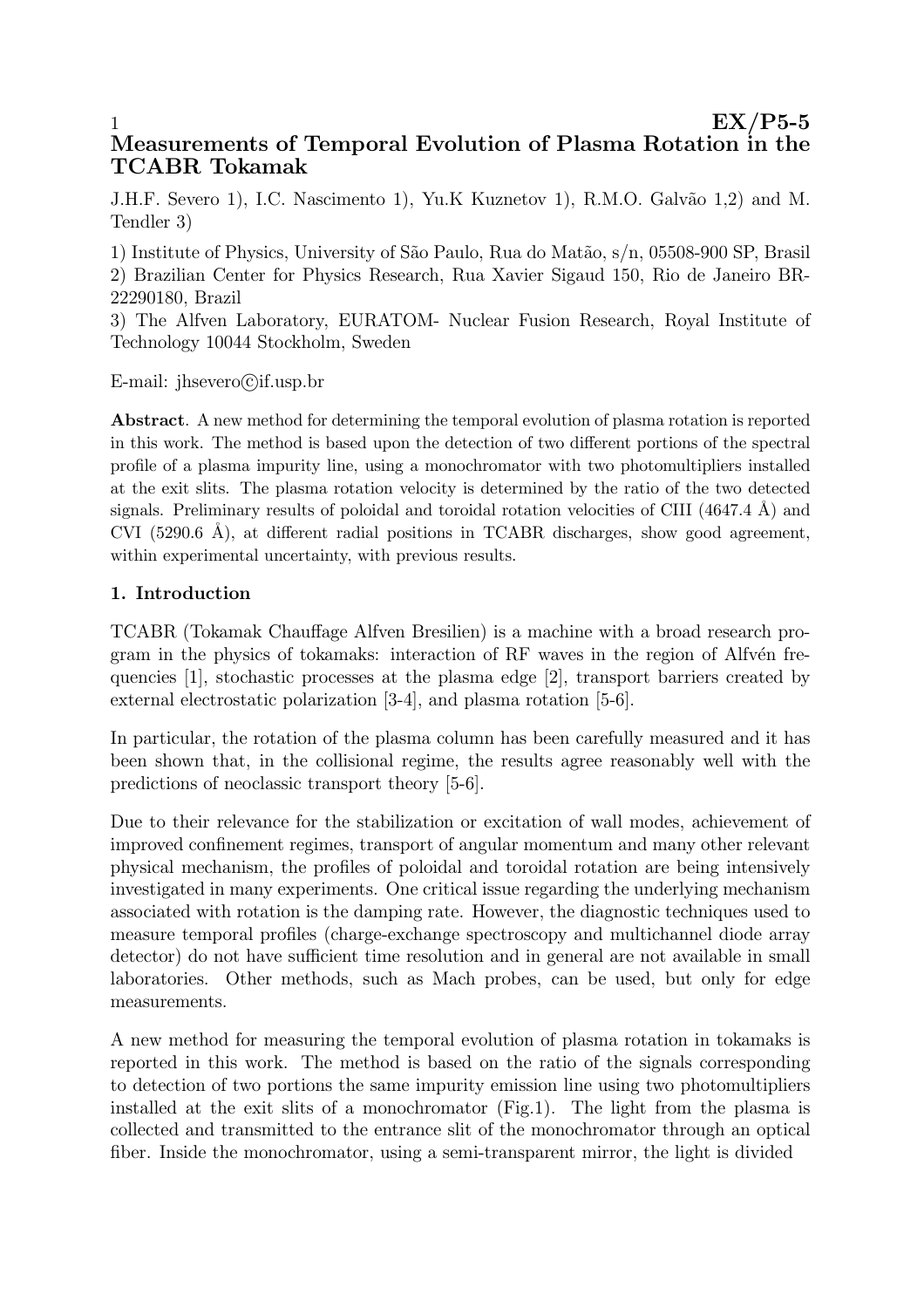

Fig.1 Experimental set up for temporal evolution of poloidal plasma rotation in the TCABR tokamak.

Fig.2 Schematic representation of Gaussian spectral profile.



Fig.3 Trapezoidal contour used for plasma rotation measurements in the TCABR tokamak.

Fig.4 Dependence of signal ratio on the Doppler shift obtained experimentaly by scan of spectral line. The circles and triangules show this dependence for two different ion temperatures (20 and 200 eV).

into two parts and directed to the photomultipliers located at the exit slits. As the axial exit slit 1 integrates the left part (area  $A_1$  in Fig.2) of the spectral line profile and the frontal slit 2 integrates its right part, when the plasma begins to move, the center of the spectral line will move to the right or left, changing the ratio  $R = A_1/A_2 = R(\Delta\lambda_0)$ , which is proportional to the plasma rotation. Here  $\Delta\lambda_0$  is the Doppler shift of spectral line.

The signal ratio does not depend on detector or circuit parameters. Indeed, the possible differences related to detector sensitivity, amplifier gain, etc. can be removed by relative calibration and therefore the signal ratio depends just on the Doppler shift.

To obtain a linear dependence of signal ratio on the Doppler shift of the emission line, its Gaussian shape was changed to a trapezoidal contour through an increase of the width of the entrance slit. Figure 3 shows a new contour obtained with 2000  $\mu$ m and 80  $\mu$ m in the widths of the entrance and exit slits, respectively.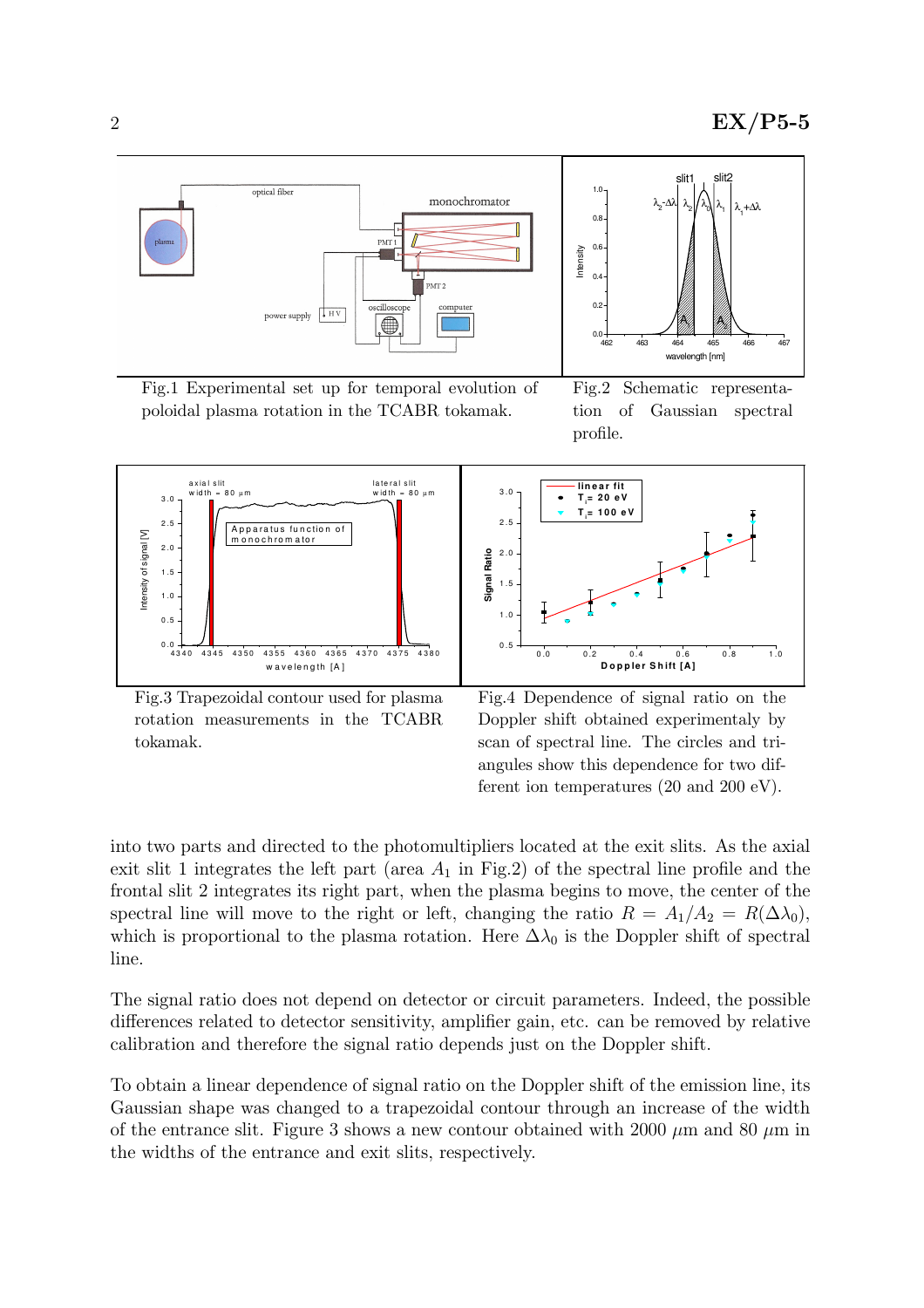## $\rm EX/P5-5$

With this procedure, the shape of the recorded signal  $f(\lambda)$ , which is a convolution of two functions,  $q(\lambda)$  (spectral profile of spectral line) and  $a(\lambda)$  (apparatus function), has a trapezoidal form if the FWHM (full-width at half-maximum) of  $g(\lambda)$  is much smaller  $a(\lambda)$ .

As can be seen from Fig.3, the convolution of these two functions yields trapezoidal contour and working with this new shape is more convenient because possible changes in the spectral profile of impurity does not affect the signal ratio and increases the sensibility of the diagnostic.

To properly calibrate the diagnostic, the line of sight of the detection system was placed at the position of magnetic axis and the signals adjusted to yield the expected zero poloidal rotation. Then the carbon lines CIII  $(4647.4 \text{ Å})$  and CVI  $(5290.6 \text{ Å})$  were scanned, in a shot-to-shot bases, and the dependence of the signal ratio on the Doppler shift was obtained for these lines (fig.4). The plasma rotation velocity was then calculated.

As can be inferred from Fig.2, if the ion temperature starts to increase, the shape of the recorded function changes and its variation can influence the dependence of signal ratio on the Doppler shift. To better investigate this effect, we computed the convolution of the apparatus function with the Gaussian function for different ion temperatures and took the ratio of the integrals of left and right sides as function of the Doppler shift. The results for two different ion temperatures, 20 and 200 eV, are shown in Fig.4. From this figure it can be seen that the influence of ion temperature is small and can be easily ignored for the TCABR parameters. Therefore this method for plasma rotation measurements is not sensitive to possible changes in the ion temperature during the experiment.

## 2. Doppler shift as a function of signal ratio

From Fig.2 we can see that the dependence of the signal ratio on the Doppler shift is directly connected with the shape of the recorded contour  $f(\lambda)$ . On the other hand, it is well known that the recorded contour  $f(\lambda)$ , which is a intensity distribution of a spectral line broadened by two effects, is expressed by the equation

$$
f(\lambda) = \int_{-\infty}^{+\infty} g(\lambda') a(\lambda - \lambda') d\lambda', \tag{1}
$$

where  $g(\lambda)$  is contour of the spectral line that has, in most cases Gaussian profile, and  $a(\lambda)$  is the apparatus function.

A general method to solve equation (1) consists in representing the functions  $g(\lambda)$  and  $a(\lambda)$  in the form of a Fourier integral

$$
g(\lambda) = \frac{1}{\sqrt{2\pi}} \int_{-\infty}^{+\infty} G(\omega) e^{i\omega\lambda} d\omega; \qquad a(\lambda) = \frac{1}{\sqrt{2\pi}} \int_{-\infty}^{+\infty} A(\omega) e^{i\omega\lambda} d\omega \qquad (2)
$$

Then, the equation (1) can be rewritten as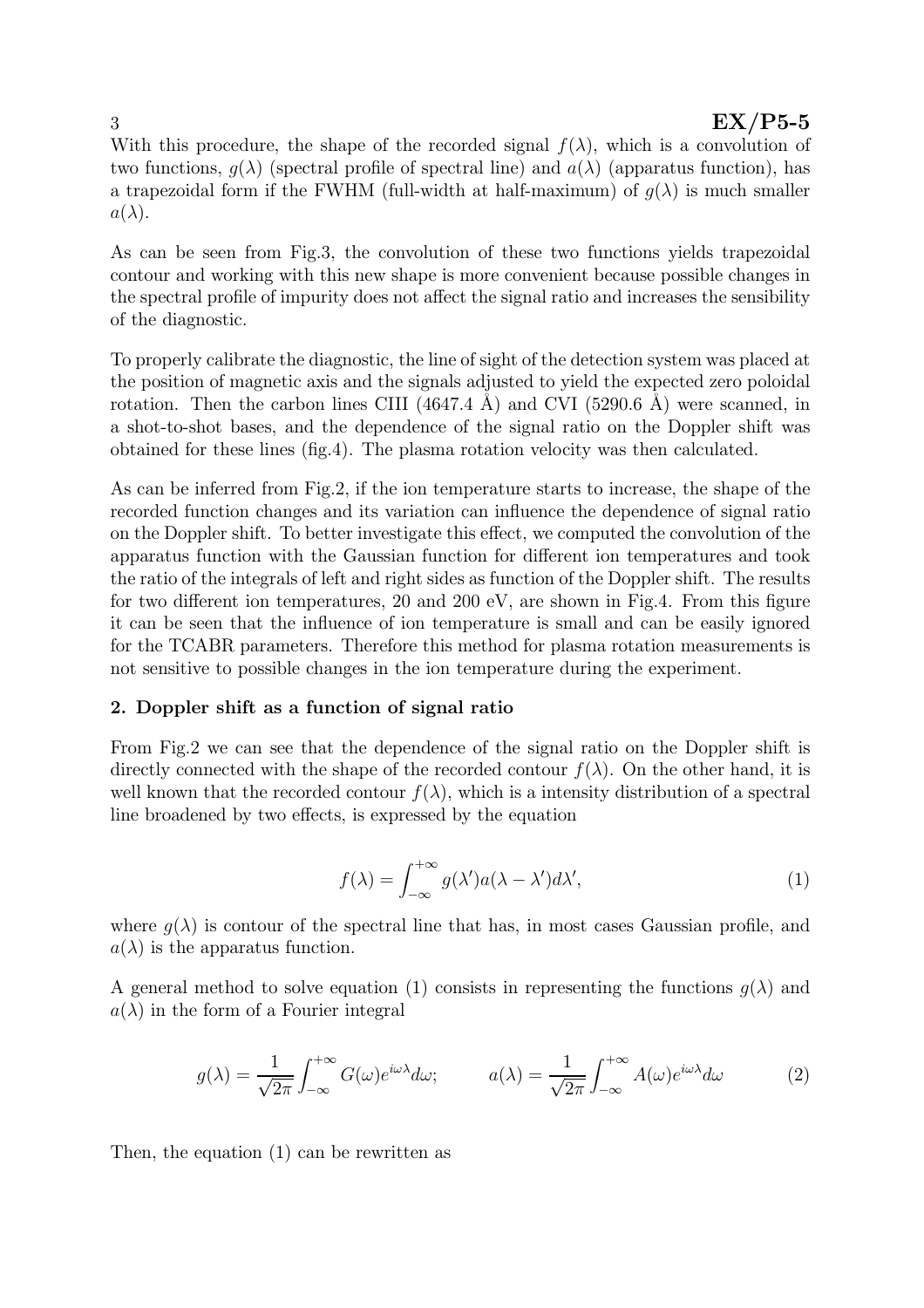4 BY EX/P5-5

$$
f(\lambda) = \frac{1}{2\pi} \int_{-\infty}^{+\infty} G(\omega) A(\omega) e^{i\omega \lambda} d\omega
$$
 (3)

where

$$
A(\omega) = \frac{1}{\sqrt{2\pi}} \int_{-\infty}^{+\infty} a(\lambda) e^{-i\omega\lambda} d\lambda \tag{4}
$$

is the Fourier transform of the slit function.

Equation (3) can be rewritten in the following way

$$
f(\lambda) = \frac{1}{2\pi} \int_{-\infty}^{+\infty} [G(\omega) - 1 + 1] A(\omega) e^{i\omega \lambda} d\omega \Rightarrow
$$
  

$$
f(\lambda) = \frac{1}{2\pi} \int_{-\infty}^{+\infty} [G(\omega) - 1] A(\omega) e^{i\omega \lambda} d\omega + \frac{1}{2\pi} \int_{-\infty}^{+\infty} A(\omega) e^{i\omega \lambda} d\omega
$$

Therefore, we have

$$
f(\lambda) = \frac{1}{2\pi} \int_{-\infty}^{+\infty} [G(\omega) - 1] A(\omega) e^{i\omega\lambda} d\omega + a(\lambda)
$$
 (5)

The first term in equation (5), which will be called the correction term is, in our case  $(FWHM_{monochr} \gg FWHM_{impurity})$ , very small and vanishes in the ideal case of monochromatic illumination and the recorded contour  $f(\lambda)$  will be equal to the apparatus function.

The correction term give small corrections connected with the dependence of the Gaussian profile on the ion plasma temperature.

To find the signal ratio dependence on the Doppler shift, we assume that the record function  $f(\lambda)$  is a convolution of the trapezoidal function, taken in the form

$$
a(\lambda) = \begin{cases} \frac{1}{S_1}; & S_1 > S_2; |\lambda| \le \frac{S_1 - S_2}{2} \\ \frac{1}{S_1 S_2} \left( \frac{S_1 + S_2}{2} - |\lambda| \right); & \frac{S_1 - S_2}{2} \le |\lambda| \le \frac{S_1 + S_2}{2} \\ 0; & \frac{S_1 + S_2}{2} \le |\lambda| \end{cases}
$$
(6)

and the Gaussian function.

Here  $S_2 = b_{A,L}d_{\lambda}$  is the width of the exit slit and  $S_1 = b_{A,L}d_{\lambda}$  is the width of the geometric image of the entrance slit, both multiplied by the inverse dispersion;  $b_{A,L}$  is exit width of the lateral or axial slit;  $d_{\lambda}$  is the inverse dispersion and  $\lambda$  is wavelength of the impurity line.

Expanding the Fourier transform of Gaussian function in a Taylor series and substituting in (5) yields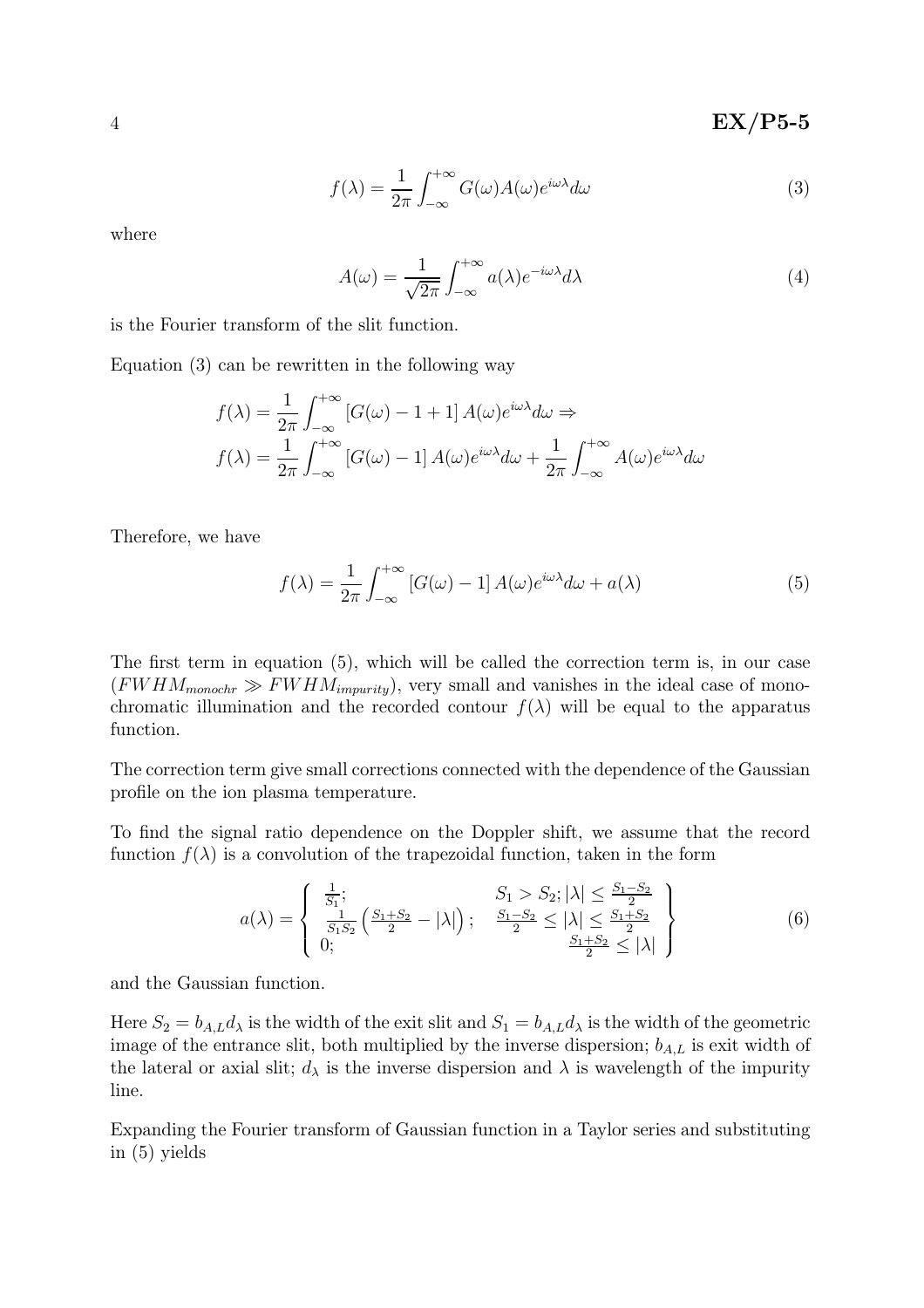$$
f(\lambda) = \frac{-1}{2\pi} \int_{-\infty}^{+\infty} \sigma^2 \omega^2 A(\omega) e^{i\omega\lambda} d\omega + a(\lambda)
$$

Where  $\sigma$  is FWHM of Gaussian function that is proportional to the square root of ion temperature  $T_i$ .

Taking into account (2), we can write

$$
\frac{d^2a\left(\lambda\right)}{d\lambda^2}=\frac{-1}{2\pi}\int_{-\infty}^{+\infty}\omega^2A(\omega)e^{i\omega\lambda}d\omega
$$

Therefore we have,

$$
f(\lambda) = a(\lambda) + \sigma^2 \frac{d^2 a(\lambda)}{d\lambda^2}
$$
 (7)

Equation (7) give the record function  $f(\lambda)$  as function of the apparatus function and its derivative. The second term in right side is a correction term that is proportional to the ion temperature.

To obtain a strong dependence of the signal ratio on the Doppler shift, the photomultipliers could integrate the recorded function where there is strong variations of its shape with wavelength, what means to integrate the function  $f(\lambda)$  in the following two intervals:  $\lambda_L - \Delta\lambda_L$  to  $\lambda_L + \Delta\lambda_L$  and  $\lambda_R - \Delta\lambda_R$  to  $\lambda_R + \Delta\lambda_R$ , where  $\lambda_L$  and  $\lambda_R$  are some points on left and right part of apparatus function where its height is one half of the maximum;  $\Delta\lambda_L = b_L d_\lambda$  and  $\Delta\lambda_R = b_R d_\lambda$  are limits of integration that are determined just by width of axial and lateral slits.

Since we are analyzing the ideal case where apparatus function is described by (6), the second term on the right side of (7) is equal to zero, so we can write

$$
A_L = \int_{\lambda_L + \Delta\lambda_0 - \Delta\lambda_L}^{\lambda_L + \Delta\lambda_0 + \Delta\lambda_L} f(\lambda) d\lambda = \int_{\lambda_L + \Delta\lambda_0 - \Delta\lambda_L}^{\lambda_L + \Delta\lambda_0 + \Delta\lambda_L} a(\lambda) d\lambda
$$

and

$$
A_R = \int_{\lambda_R + \Delta\lambda_0 - \Delta\lambda_R}^{\lambda_R + \Delta\lambda_0 + \Delta\lambda_R} f(\lambda) d\lambda = \int_{\lambda_R + \Delta\lambda_0 - \Delta\lambda_R}^{\lambda_R + \Delta\lambda_0 + \Delta\lambda_R} a(\lambda) d\lambda
$$

The above equation describes the areas  $A_L$  and  $A_R$  as function of the Doppler shift  $\Delta\lambda_0$ . To find the signal ratio dependence on the Doppler shift, we take the ratio between  $A_L$ and  $A_R$  so

$$
A_L = \frac{\Delta\lambda_L}{2S_1S_{2L}} \left( S_{2L} + 2.\Delta\lambda_0 \right) \text{ and } A_R = \frac{\Delta\lambda_R}{2S_1S_{2R}} \left( S_{2R} - 2.\Delta\lambda_0 \right)
$$

Then, the ratio between  $A_L$  and  $A_R$  is equal to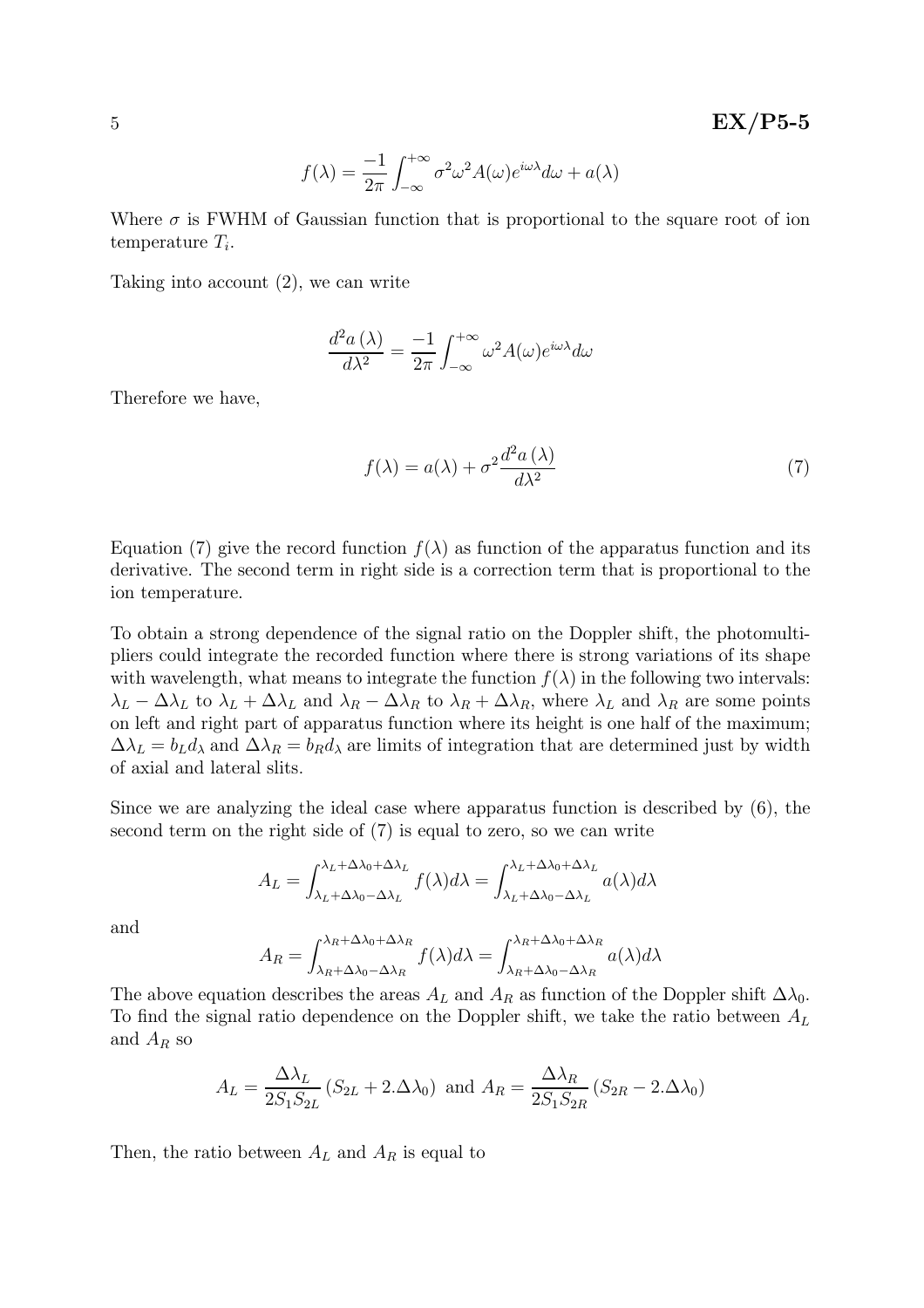

Fig.5 Experimental uncertainty for rotation velocities of CIII  $(4647.4 \text{ Å})$  and CVI  $(5290.6 \text{ Å})$ .

Fig.6 Temporal evolution of poloidal and toroidal rotation velocities of CIII (4647.4 Å) at  $r = 0.16m$  radial position.

$$
R = \frac{(S_{2L} + 2.\Delta\lambda_0)}{(S_{2R} - 2.\Delta\lambda_0)} \Rightarrow \Delta\lambda_0 = \frac{1}{2} \left(\frac{RS_{2R} - S_{2L}}{R + 1}\right)
$$
(8)

Here  $S_{2L}$  and  $S_{2R}$  are the width of the lateral and axial exit slits which are equal to the integration limits  $\Delta \lambda_L$  and  $\Delta \lambda_R$  respectively.

### 3. Error analysis

The error in measuring rotation velocity, can be obtained from the derivative of equation (8),

$$
\sigma_{\Delta\lambda_0}^2 = \left(\frac{\partial \Delta\lambda_0}{\partial R}\right)^2 \sigma_R^2 + \left(\frac{\partial \Delta\lambda_0}{\partial S_{2L}}\right)^2 \sigma_{S_{2L}}^2 + \left(\frac{\partial \Delta\lambda_0}{\partial S_{2R}}\right)^2 \sigma_{S_{2R}}^2 \simeq
$$
  
\n
$$
\simeq \left(\frac{\partial \Delta\lambda_0}{\partial R}\right)^2 \sigma_R^2 + 2\left(\frac{\partial \Delta\lambda_0}{\partial S_2}\right)^2 \sigma_{S_2}^2 =
$$
  
\n
$$
= \left[\frac{2S_2}{(R+1)^2}\right]^2 \sigma_R^2 + \left(\frac{R-1}{R+1}\right)^2 \sigma_{S_2}^2 \simeq \left(\frac{2S_2}{R+1}\right)^2 \sigma_R^2 \Rightarrow
$$
  
\n
$$
\sigma_{\Delta\lambda_0} = \left[\frac{2S_2}{(R+1)^2}\right] \sigma_R \simeq \frac{\sigma_R}{4}
$$
 (9)

In our calculations we have taken into account that, for small Doppler shift that was measured in the TCABR,  $R \simeq 1$  and the axial and lateral slits give approximately the same experimental uncertainty.

Equation (9) shows that the error in the Doppler shift measurements is equal to one fourth of the error in the signal ratio measurements. In our measurements of rotation velocity, the error in signal ratio was approximately equal to  $5\%$  for CIII (4647.4 Å) and  $35\%$  for CVI (5290.6 Å); that means that the error in velocity is approximately 1 km/s for CIII and  $5 \text{ km/s}$  for CVI (Fig.5).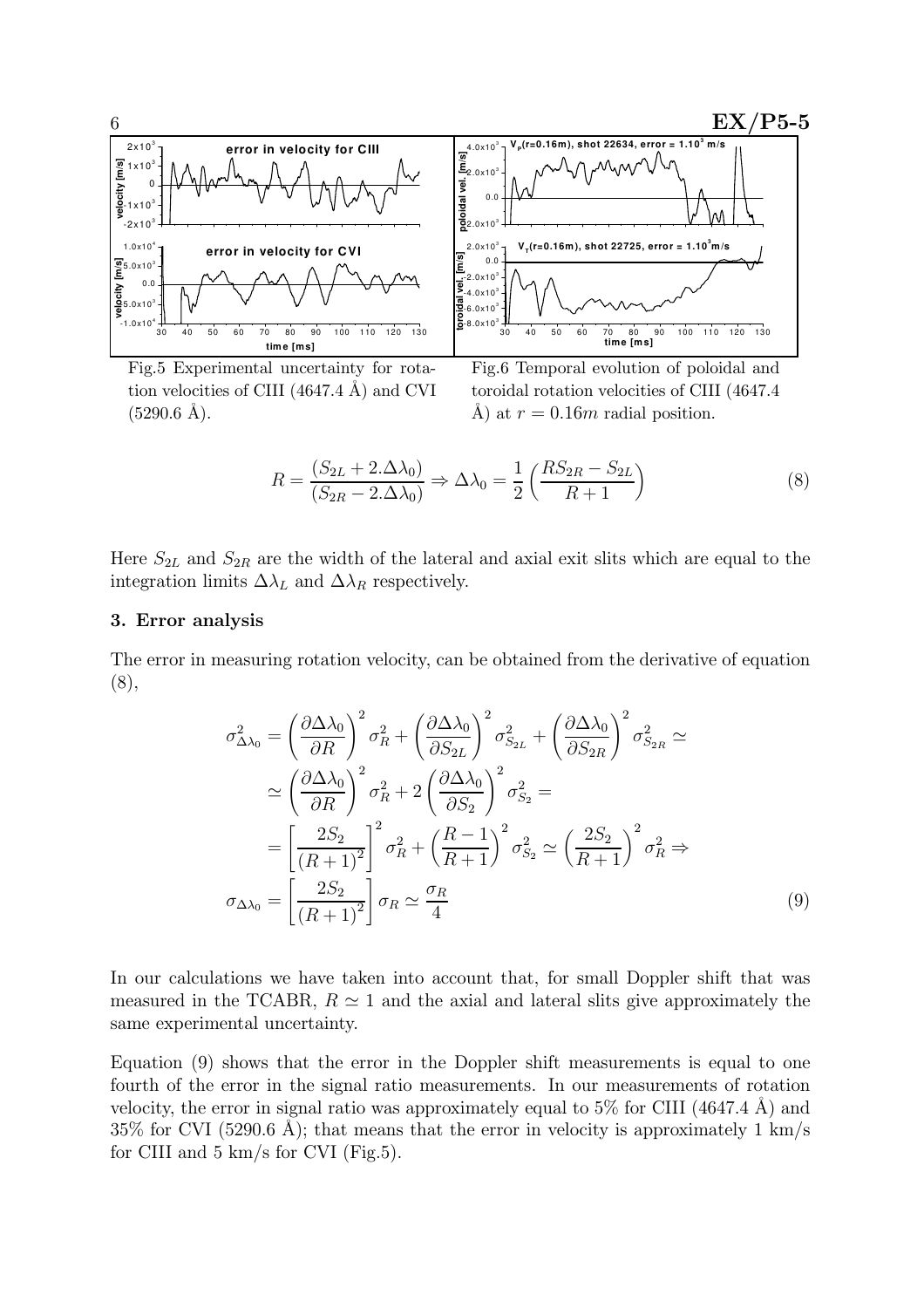

4. Experimental results of poloidal and toroidal rotation

 $r = 0.05$  and  $r = 0.10$ m radial positions.

Here we present the preliminary results of poloidal and toroidal rotation velocities at different radial positions using this technique.

 $r = 0.12$  and  $r = 0.14m$  radial positions.

The measurements were carried out in the collisional regime (Pfirsch-Schlüter) using the Doppler shift of the carbon lines, CIII  $(4647.4 \text{ Å})$  and CVI  $(5290.6 \text{ Å})$ .

The parameters of TCABR are the following: minor radius  $a = 0.18$  m, major radius  $R =$ 0.61 m, toroidal magnetic field  $B_T = 1.1$  T, discharge current  $I_P = 100$  kA, maximum average density  $n_e \simeq (1 - 4.5) \cdot 10^{13} \text{ cm}^{-3}$ ,  $T_e (0) \simeq 600 \text{ eV}$ ,  $T_i (0) \simeq 200 \text{ eV}$ , duration of the stationary phase of the discharge 60ms.

The temporal evolution of the poloidal and toroidal rotation velocities are shown in Figs. 6, 7 & 8, for CIII (4647.4 Å) and and CVI (5290.6 Å), at  $r = 0.05$ ,  $r = 0.10$ ,  $r = 0.12$ ,  $r = 0.14$  and  $r = 0.16m$  for different shots. These measurements show that the direction of poloidal velocity coincides with the diamagnetic electron drift. The toroidal velocity of the plasma core is opposite to the direction of the plasma current and its change signs at the plasma edge at  $r \geq 0.16m$ .

## 5. Discussions and Conclusions

The first successful results of a temporal evolution of plasma rotation in TCABR tokamak were determined. The experimental results are in well agreement with the results obtained in [5-6] and other small tokamaks experiments, what indicates that this method can be used for temporal evolution of plasma rotation measurements.

These results support the continuation and simultaneously measurements of poloidal and toroidal evolution of plasma rotation are being planed.

## Acknowledgments

This work was supported by the Research Support Foundation of the State of S˜ao Paulo (FAPESP), and the National Network for Fusion Research.